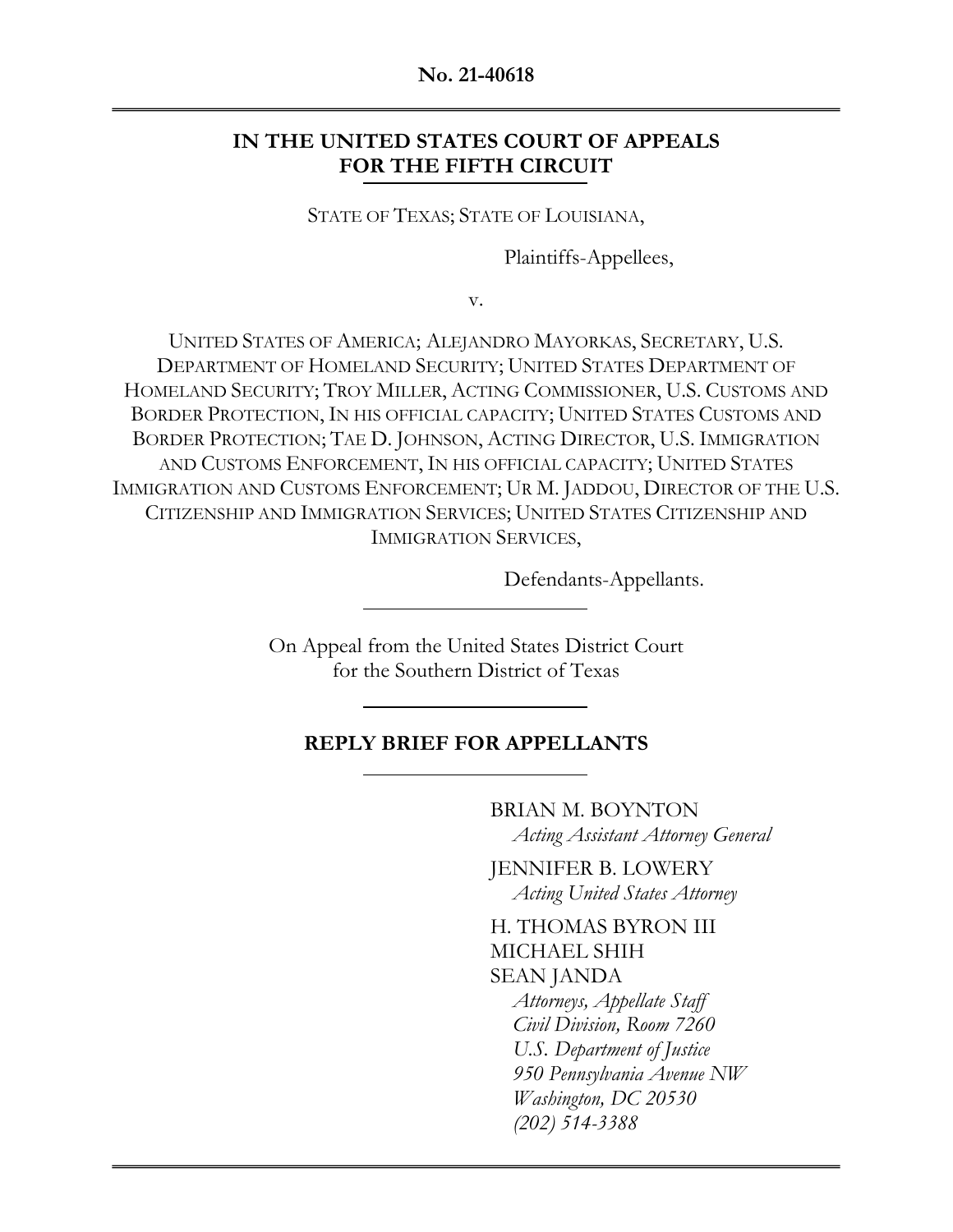# **CERTIFICATE OF INTERESTED PERSONS**

#### No. 21-40618

*State of Texas and State of Louisiana v. United States of America, et al.*

Under the fourth sentence of Fifth Circuit Rule 28.2.1, appellants, as

governmental parties, need not furnish a certificate of interested persons.

*/s/ Sean Janda* 

 SEAN JANDA Counsel for Appellants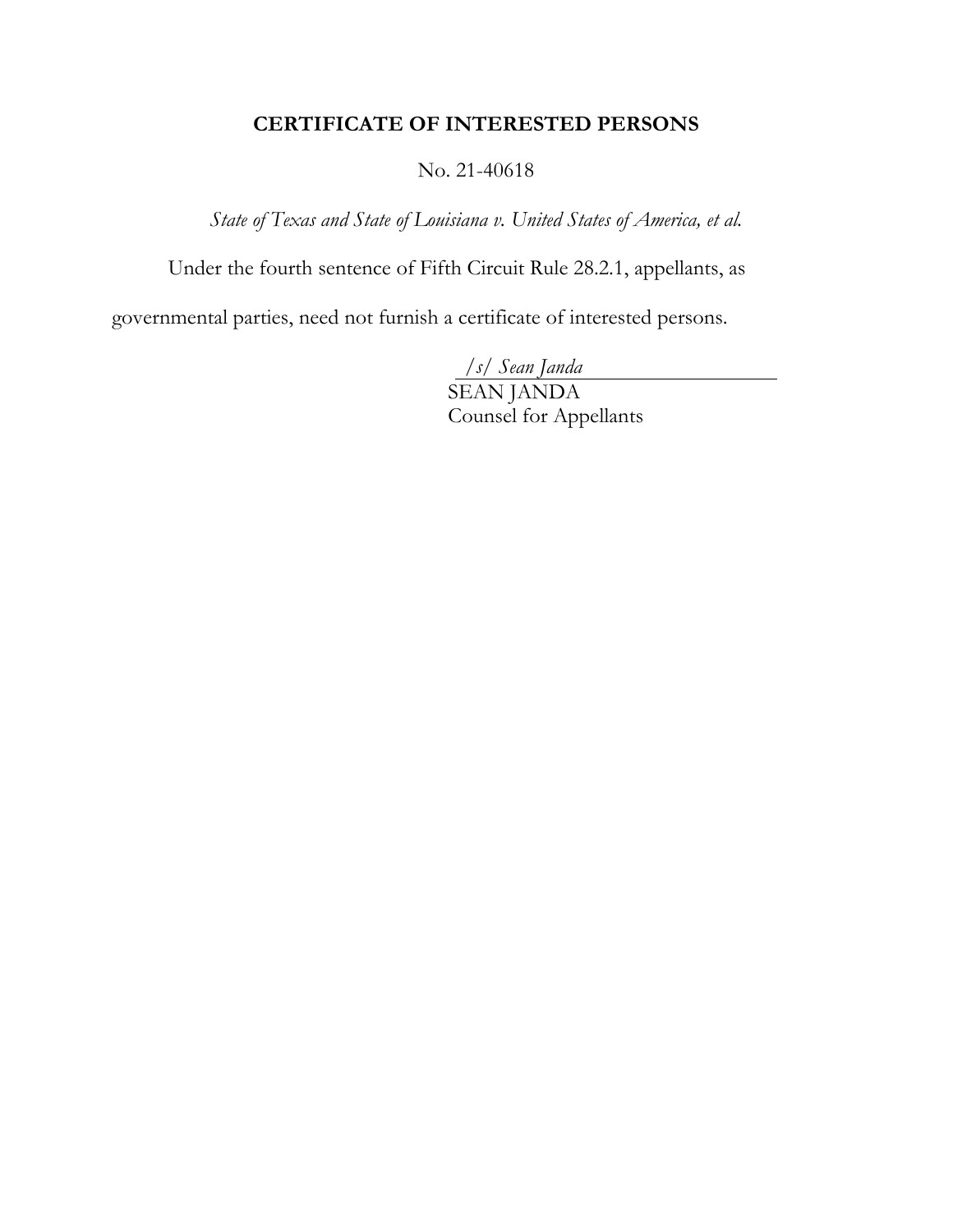# **TABLE OF CONTENTS**

| <b>CERTIFICATE OF SERVICE</b>    |  |
|----------------------------------|--|
| <b>CERTIFICATE OF COMPLIANCE</b> |  |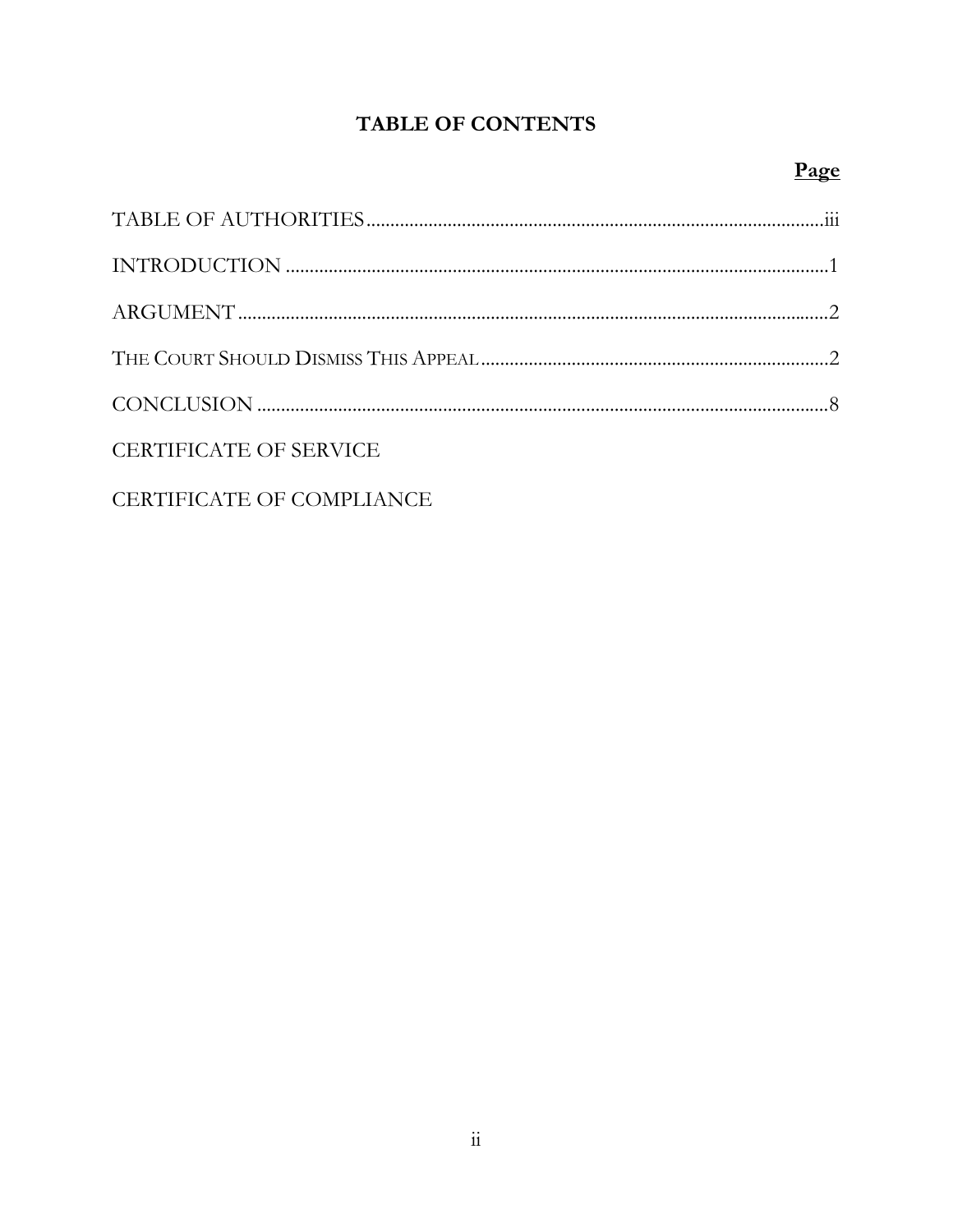# **TABLE OF AUTHORITIES**

| Cases:<br>Page(s)                                                        |  |
|--------------------------------------------------------------------------|--|
| Albers v. Eli Lilly $\mathcal{C}^{\infty}$ Co.,                          |  |
| Already, LLC v. Nike, Inc.,                                              |  |
| American Auto. Mfrs. Ass'n v. Commissioner, Mass. Dep't of Envtl. Prot., |  |
| Buckley v. Valeo,                                                        |  |
| HCA Health Servs. of Va. v. Metropolitan Life Ins.,                      |  |
| United States v. Mendoza,                                                |  |
| United States v. Washington, Dep't of Fisheries,                         |  |
| <b>U.S. Constitution:</b>                                                |  |
|                                                                          |  |
| <b>Regulation:</b>                                                       |  |
|                                                                          |  |
| <b>Rules:</b>                                                            |  |
|                                                                          |  |
| Proposed Fed. R. App. P. 42(b) & cmt. note, https://go.usa.gov/xtjbK3    |  |
| <b>Other Authorities:</b>                                                |  |
| DHS, DHS Begins Implementation of Immigration Enforcement Priorities     |  |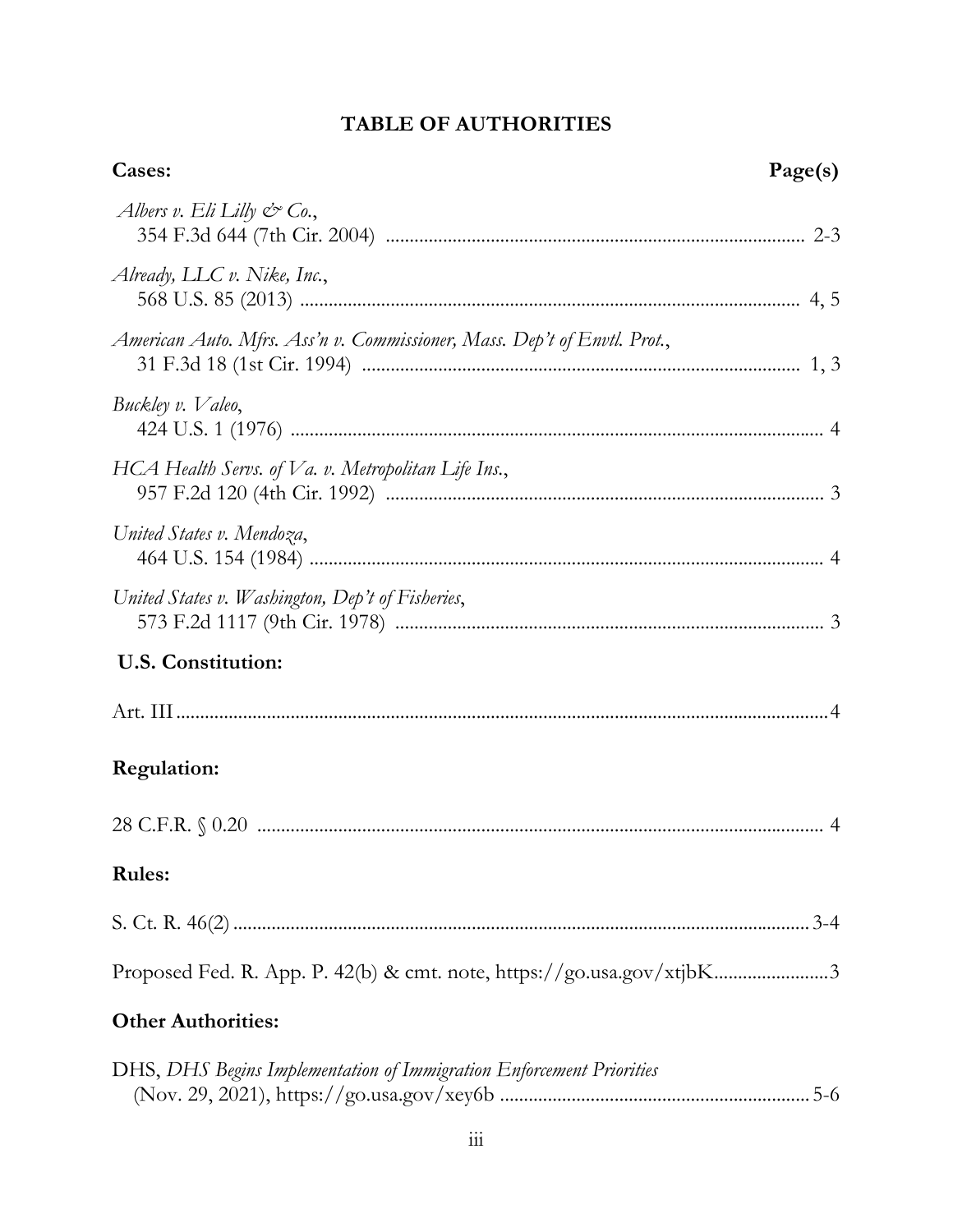| DHS, Guidelines for the Enforcement of Civil Immigration Law (Sept. 30, 2021), |  |
|--------------------------------------------------------------------------------|--|
|                                                                                |  |
| Order, Texas v. United States, No. 6:21-cv-16 (S.D. Tex. Dec. 23, 2021),       |  |
| 16AA Charles Alan Wright & Arthur R. Miller, Federal Practice and Procedure    |  |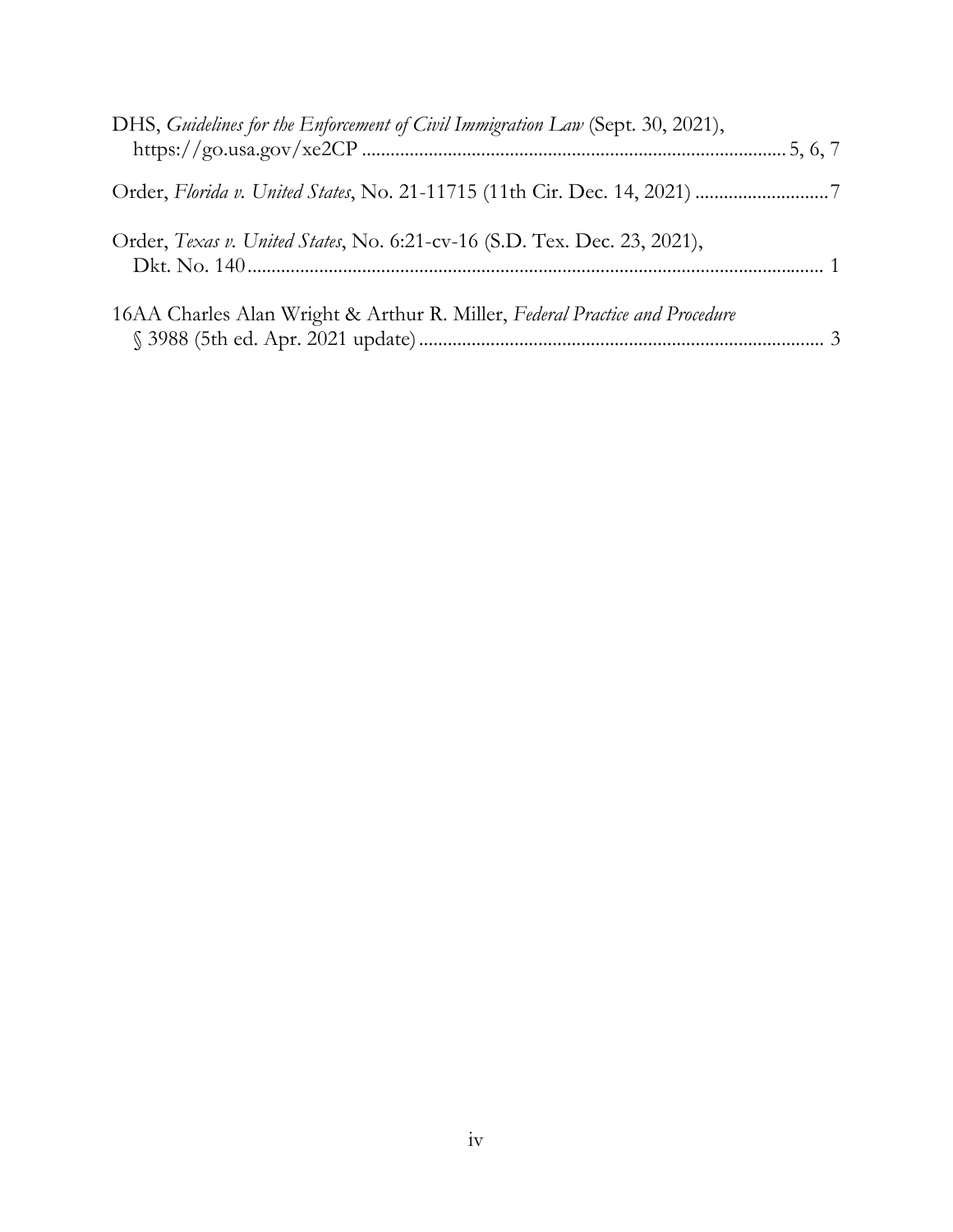#### **INTRODUCTION**

As our opening brief explained, the district court's preliminary injunction was legally unjustified and practically untenable. But the interim enforcement priorities that gave rise to the injunction have now been rescinded by revised guidance that differs from the priorities in significant and substantive ways. Given that rescission, plaintiffs have filed an amended complaint and shifted their focus in district court to the revised guidance. *See* First Amended Complaint, *Texas v. United States*, No. 6:21 cv-16 (S.D. Tex. Oct. 22, 2021), Dkt. No. 109. And the district court has set plaintiffs' claims about the revised guidance for trial beginning on February 1, 2022. Order, *Texas v. United States*, No. 6:21-cv-16 (S.D. Tex. Dec. 23, 2021), Dkt. No. 140. Because the focus of the underlying litigation has changed to the revised guidance (from the now-defunct interim priorities at issue in this appeal), the government moved—with plaintiffs' consent—to voluntarily dismiss its appeal under Federal Rule of Appellate Procedure 42(b).

The government's motion should be granted and its appeal dismissed. Such motions are "generally granted" even when they are opposed, which this motion is not. *See American Auto. Mfrs. Ass'n v. Commissioner, Mass. Dep't of Envtl. Prot.*, 31 F.3d 18, 22 (1st Cir. 1994). And any denial would raise significant separation-of-powers concerns. The Solicitor General is responsible for determining whether and in what circumstances the United States will appeal an adverse decision. Forcing the United States to maintain an appeal despite the contrary determination of the Solicitor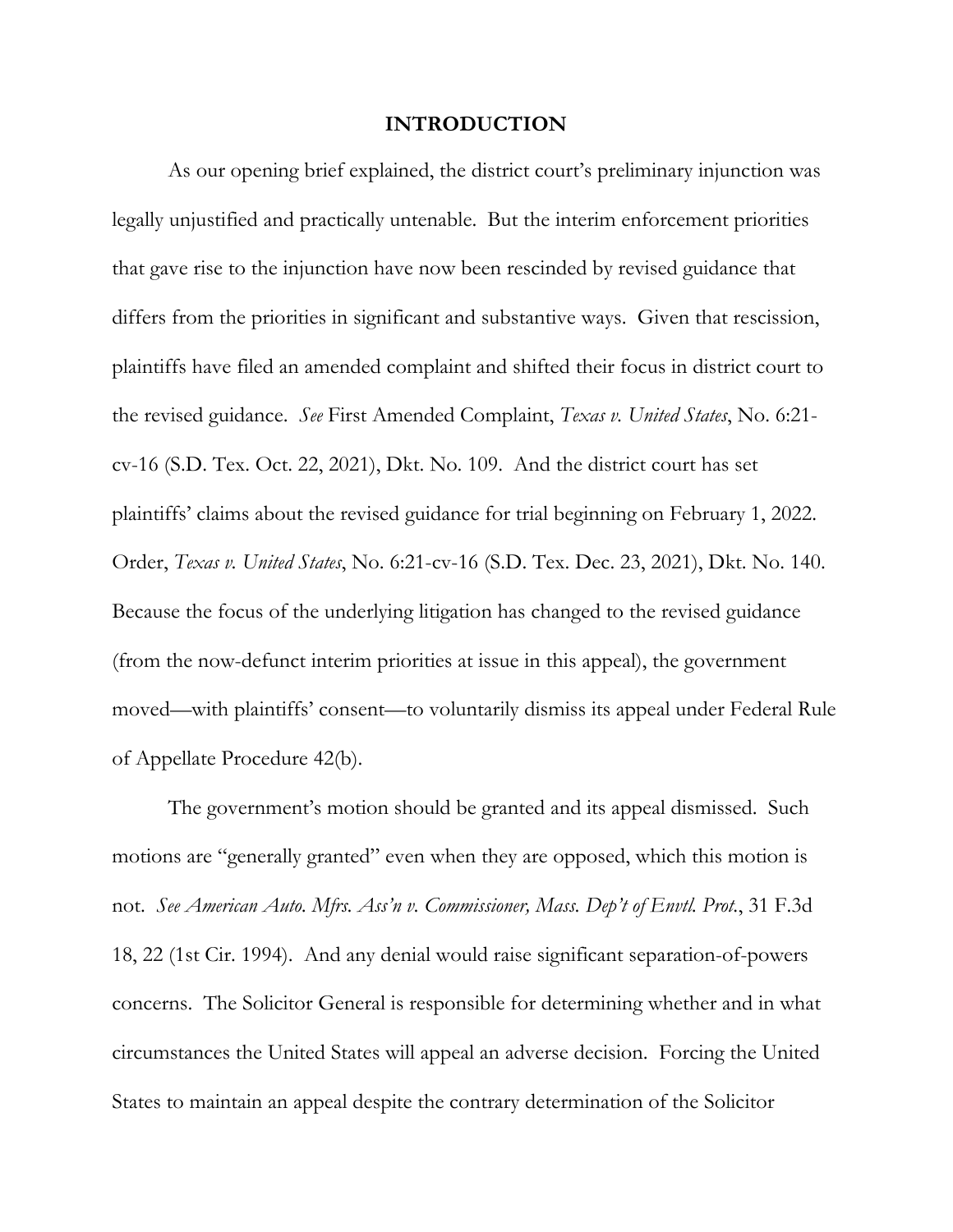General would be an extraordinary and unprecedented intrusion into the Executive's authority to manage its own litigation.

The appeal should be dismissed for the independent reason that the claims underlying the disputed injunction are moot. Those claims relate only to the interim priorities, and the preliminary injunction applies only to those priorities. ROA.1441- 42. As noted, those priorities have now been rescinded by the Department of Homeland Security (DHS). And the government is no longer enforcing or implementing the interim priorities. Consistent with that reality, the Eleventh Circuit recently granted the State of Florida's motion to voluntarily dismiss its appeal as moot in a case involving the interim priorities. This Court should likewise dismiss the government's appeal here.

#### **ARGUMENT**

#### **THE COURT SHOULD DISMISS THIS APPEAL**

**1.** The Court should grant the government's consent motion to voluntarily dismiss its own appeal under Federal Rule of Appellate Procedure 42(b), which provides that "[a]n appeal may be dismissed on the appellant's motion on terms agreed to by the parties." *See* Consent Motion to Voluntarily Dismiss Appeal (Dec. 6, 2021). The motion provides for the dismissal of the appeal with each party to bear its own costs. The motion satisfies Rule 42(b), and there is no basis for denying it.

Even where a motion for voluntary dismissal is opposed, courts apply a "presumption in favor of dismissal," *Albers v. Eli Lilly & Co.*, 354 F.3d 644, 646 (7th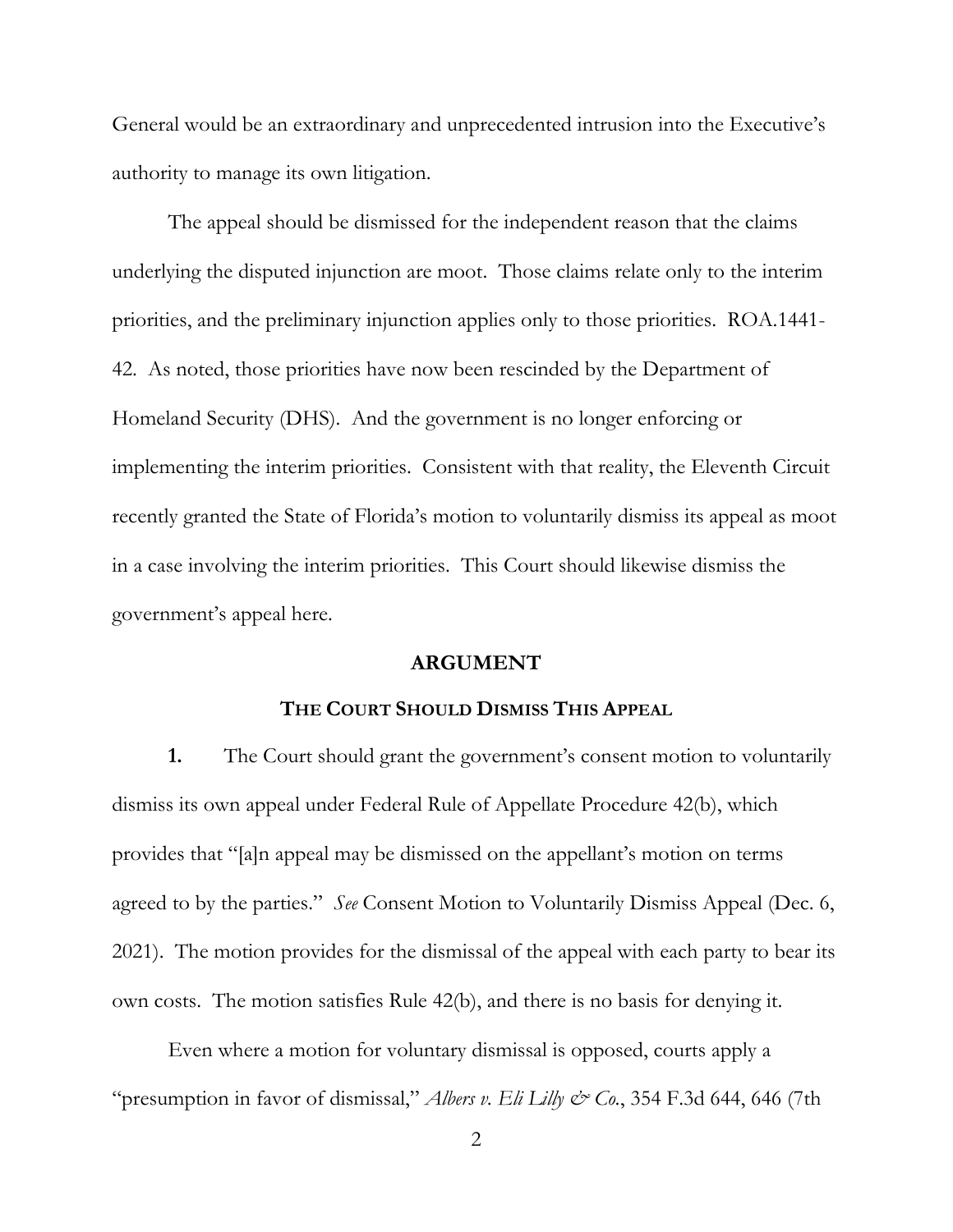Cir. 2004), and have emphasized that such motions are "generally granted," *American Auto. Mfrs. Ass'n v. Commissioner, Mass. Dep't of Envtl. Prot.*, 31 F.3d 18, 22 (1st Cir. 1994); *HCA Health Servs. of Va. v. Metropolitan Life Ins.*, 957 F.2d 120, 123 (4th Cir. 1992). Indeed, notwithstanding the fact that Rule 42(b) states that an appeal "may" be dismissed, "the premises behind the adversary system—and the Article III requirement of a case or controversy—suggest the problems that would arise if a court were to refuse to dismiss an appeal that the appellant no longer wished to maintain." 16AA Charles Alan Wright & Arthur R. Miller, *Federal Practice and Procedure* § 3988 (5th ed. Apr. 2021 update) (footnote omitted). Courts have thus been "reluctant to determine an issue presented in the abstract" and are "especially cautious of doing so when it appears that one of the parties is not willing to fully contest the issue." *See United States v. Washington, Dep't of Fisheries*, 573 F.2d 1117, 1118 (9th Cir. 1978).

The Judicial Conference Committee on Rules of Practice and Procedure has recently proposed an amendment to Rule 42(b) that reflects these concerns. The amendment is designed to "restore[] the requirement, in effect prior to the restyling of the Federal Rules of Appellate Procedure, that the circuit clerk dismiss an appeal if all parties so agree." *See* Proposed Fed. R. App. P. 42(b) & cmt. note, https://go.usa.gov/xtjbK (transmitted to Supreme Court on Oct. 18, 2021); *accord* S. Ct. R. 46(2) (providing similarly that if a petitioner files a motion to dismiss and the

3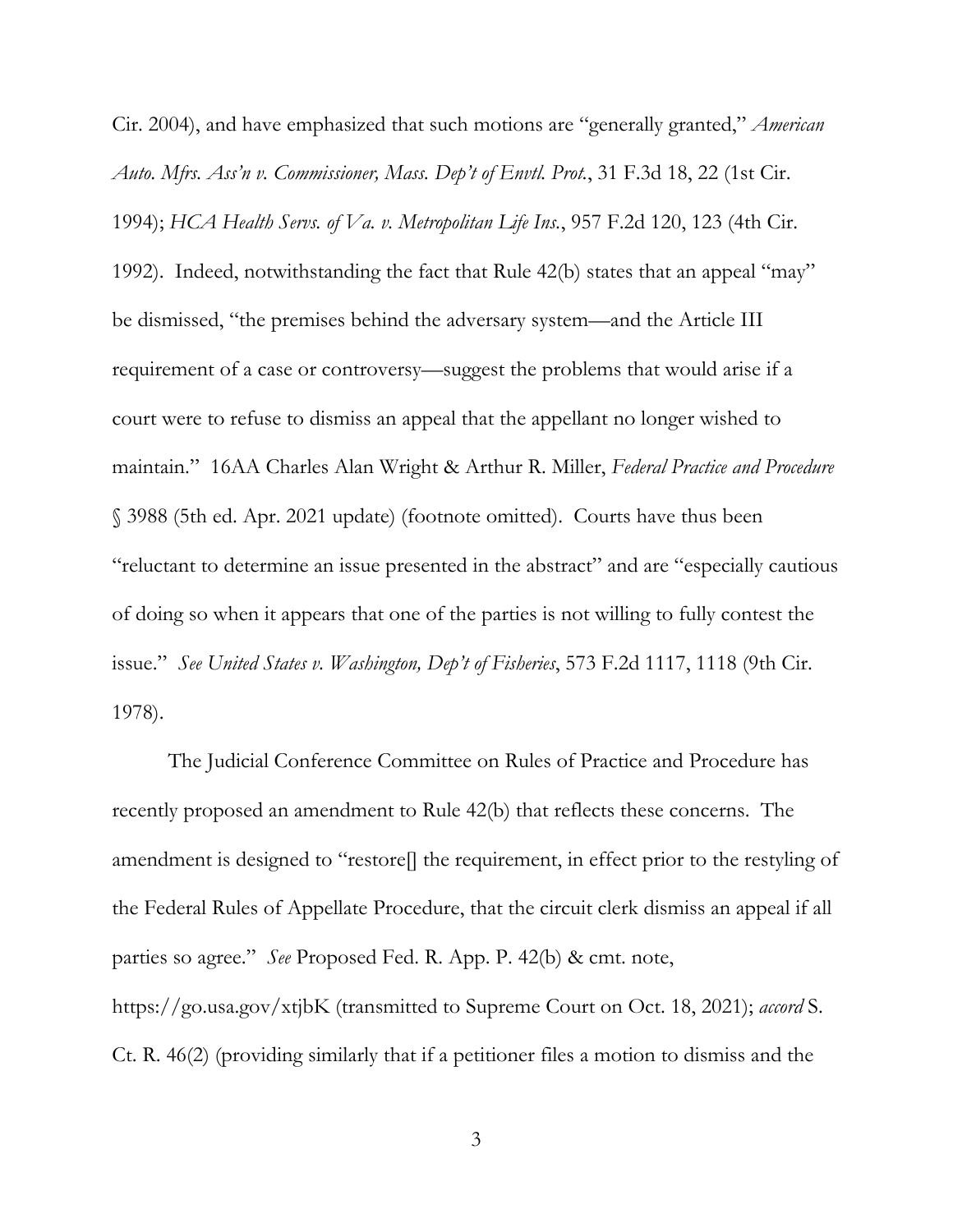respondent does not object, the Clerk "will enter an order of dismissal"). If approved, the amendment will take effect on December 1, 2022.

Denying the consent motion to dismiss would be especially anomalous here, where the appellant is the federal government. The Solicitor General is responsible for "[d]etermining whether, and to what extent, appeals will be taken by the Government to all appellate courts." 28 C.F.R. § 0.20. "Unlike a private litigant who generally does not forego an appeal if he believes that he can prevail, the Solicitor General considers a variety of factors . . . before authorizing an appeal." *United States v. Mendoza*, 464 U.S. 154, 161 (1984). And an appeal may not proceed without the Solicitor General's authorization. Requiring the government to proceed with an appeal that the Solicitor General has decided not to pursue would raise significant separation-of-powers concerns. *See Buckley v. Valeo*, 424 U.S. 1, 138 (1976) (recognizing the constitutional problems that would arise from interference with the Executive Branch's authority to control its own litigation). We are aware of no case in which any court has forced the United States to litigate an appeal notwithstanding the Solicitor General's contrary determination.

**2.** The appeal should be dismissed for the independent reason that the claims underlying the preliminary injunction are now moot.

The Constitution limits federal courts' authority to "adjudicat[ing] 'Cases' and 'Controversies.'" *Already, LLC v. Nike, Inc.*, 568 U.S. 85, 90 (2013) (quoting U.S. Const. art. III). Article III requires that an "actual controversy must exist not only at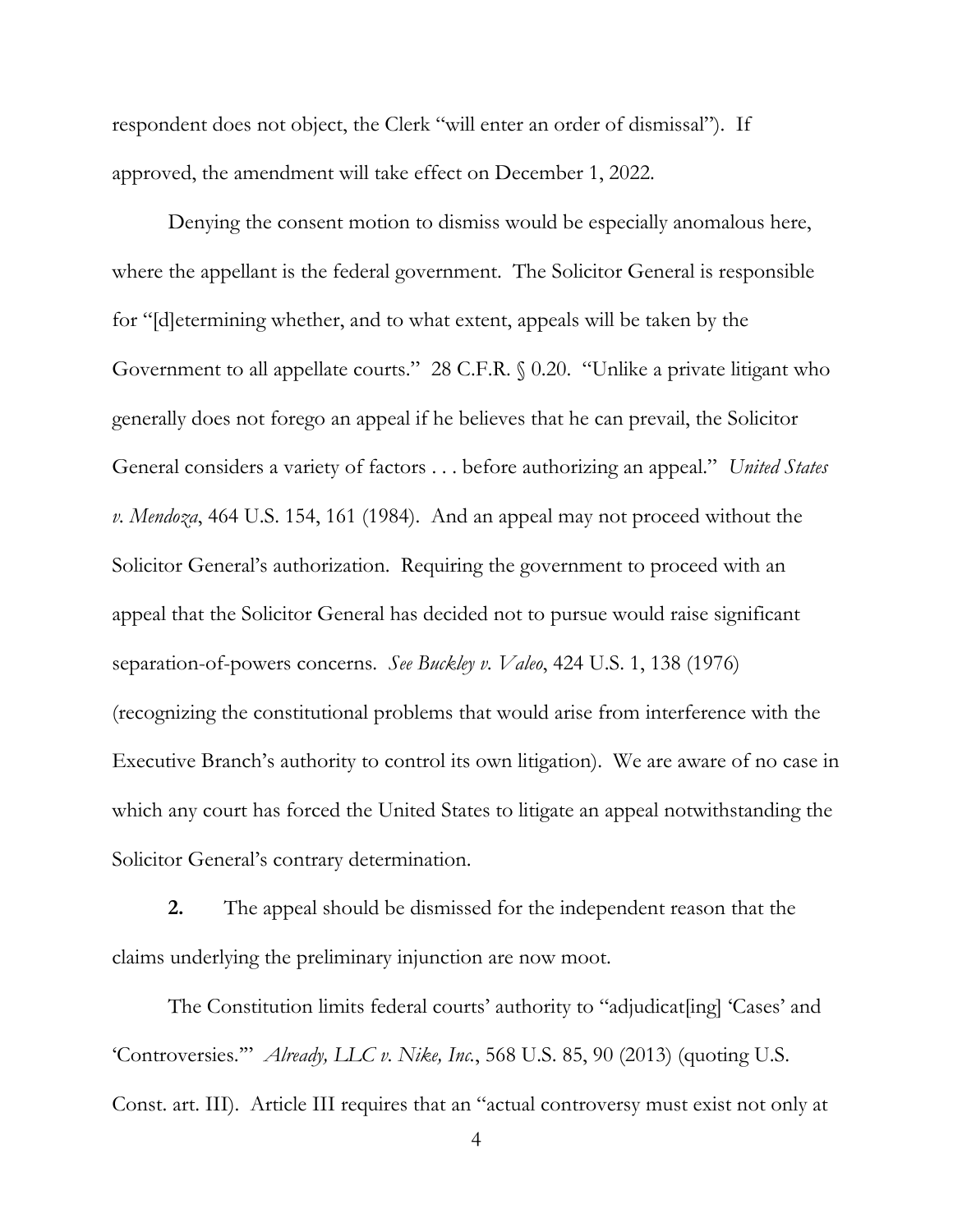the time the complaint is filed, but through all stages of the litigation." *Id.* at 90-91 (quotation omitted). "A case becomes moot—and therefore no longer a 'Case' or 'Controversy' for purpose of Article III—when the issues presented are no longer live or the parties lack a legally cognizable interest in the outcome." *Id.* at 91 (quotation omitted).

The preliminary injunction was premised on the alleged unlawfulness of two memoranda issued by DHS and U.S. Immigration and Customs Enforcement (ICE) in early 2021. Both memoranda were intended as interim measures that would remain in effect pending completion of a "Department-wide review of policies and practices concerning immigration enforcement." ROA.49; *see* ROA.50 (explaining that the DHS memorandum would "remain in effect until superseded by revised priorities developed in connection with the review" discussed above); ROA.54 (explaining that the ICE memorandum would "remain in effect until [DHS] issues new enforcement guidelines").

After the interim priorities were issued, DHS reviewed its current policies, solicited input from relevant stakeholders, and reviewed the interim priorities' effectiveness. Following that process, on September 30, 2021, DHS issued a memorandum adopting revised immigration-enforcement guidance. DHS, *Guidelines for the Enforcement of Civil Immigration Law* (Sept. 30, 2021), https://go.usa.gov/xe2CP (Revised Guidance). The revised guidance became effective on November 29, 2021. DHS, *DHS Begins Implementation of Immigration Enforcement Priorities* (Nov. 29, 2021),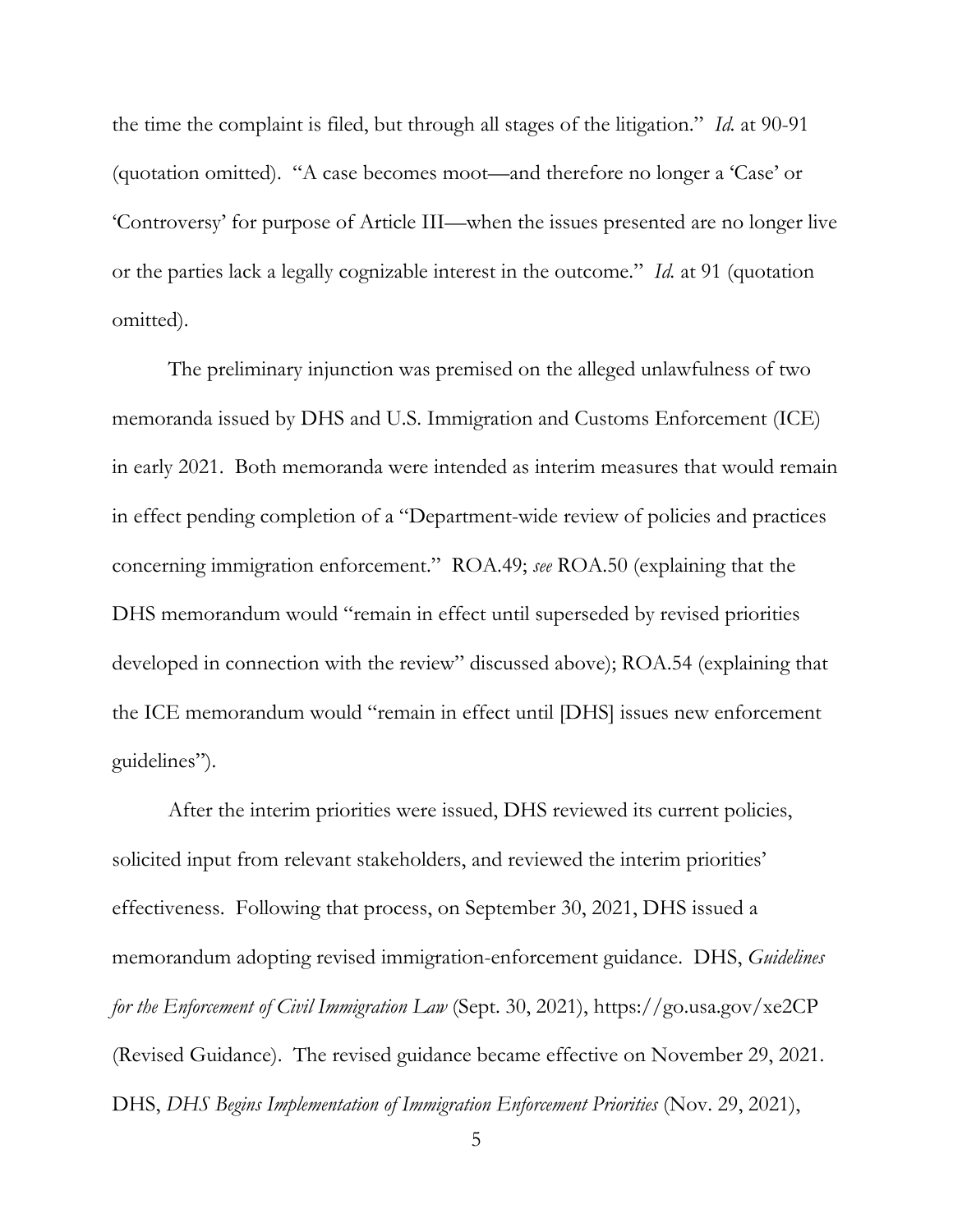https://go.usa.gov/xey6b. Upon that date, the guidance "rescind[ed]" the DHS and ICE memoranda at issue in this case. Revised Guidance 6.

The revised guidance maintains the three priority categories referenced by the interim priorities but functions in a different manner. For example, with respect to public safety priorities, the revised guidance avoids "bright lines or categories." Revised Guidance 3. Instead, it instructs officers to make enforcement decisions in light of the "individual and the totality of the facts and circumstances" and to consider a variety of aggravating and mitigating factors in each individual case. *Id.* at 3-4. Similarly, the guidance directs officers to "exercise their judgment" when determining whether an individual poses a threat to border security in light of the facts of each case. *Id.* at 4. In all respects, however, "the guidance leaves the exercise of prosecutorial discretion to the judgment of [DHS] personnel." *Id.* at 5. The guidance "does not compel an action to be taken or not taken." *Id.* 

The revised guidance differs from the interim priorities in two other significant respects. First, under the interim priorities, officers were required to seek supervisory approval before initiating an enforcement action against a noncitizen who fell outside the presumed priority categories unless exigent circumstances made obtaining preapproval infeasible. ROA.58-59. The revised guidance does not contain any such requirement. Second, the interim priorities applied to a broad range of immigration enforcement and removal decisions, including decisions with respect to "whom to detain or release." ROA.49. The revised priorities, by contrast, only "provide[]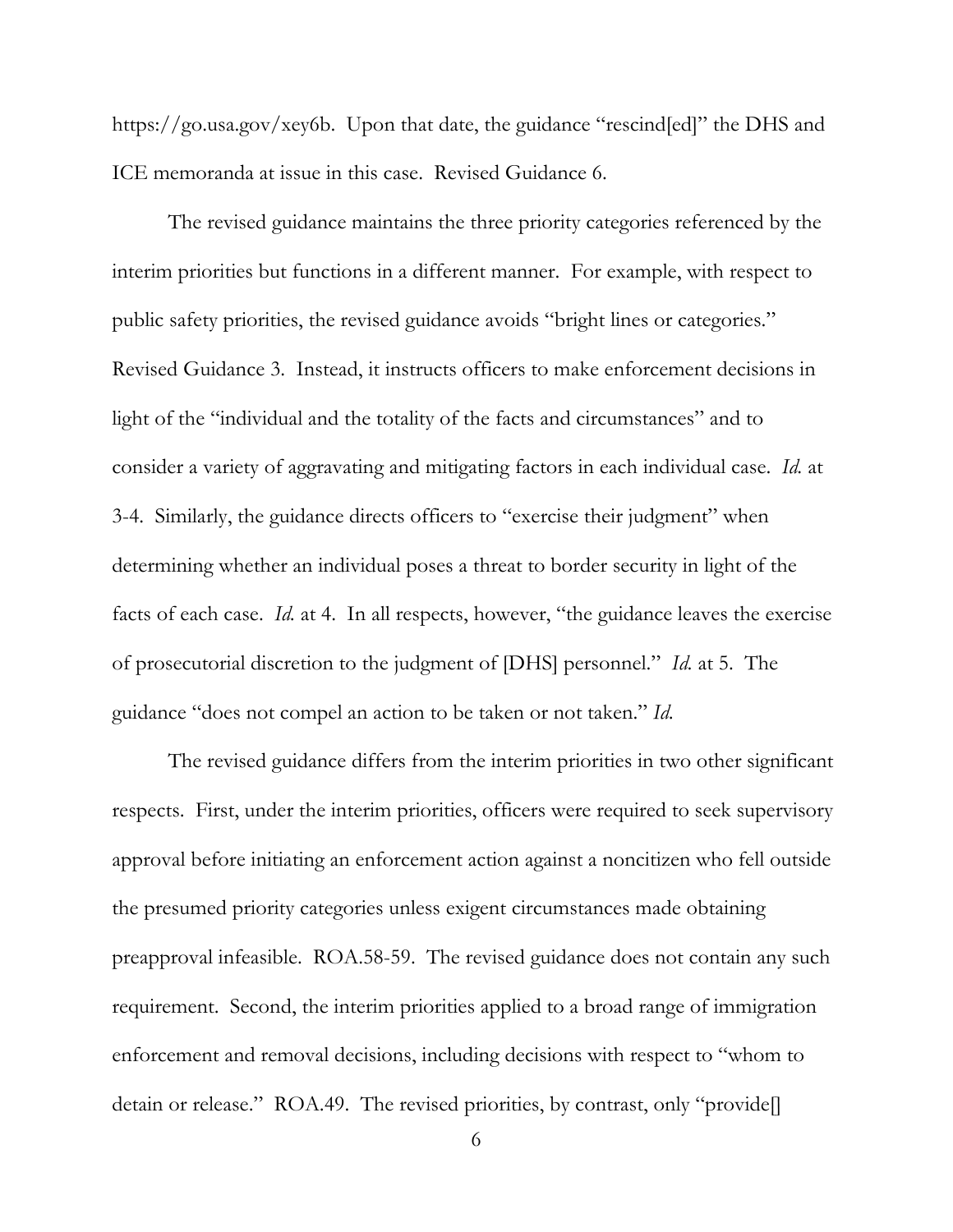guidance for the apprehension and removal of noncitizens." Revised Guidance 1. They do not apply to decisions relating to whether to continue to detain or instead to release noncitizens who have been arrested. That distinction is particularly relevant here, as the bulk of plaintiffs' statutory arguments respecting the interim priorities relate to alleged violations of statutes governing detention.

The district court's preliminary injunction applies only to the interim priorities set forth by the DHS and ICE memoranda. *See* ROA.1440-41. But those interim priorities have been rescinded, and the government is no longer implementing or enforcing them. The government replaced the interim priorities with revised guidance that is substantively different from the interim priorities and that was issued on the basis of a different administrative record. Thus, the dispute over the interim priorities no longer presents a live controversy. And because plaintiffs' challenge to the interim priorities is now moot, this Court should dismiss the appeal. *Cf.* Order, *Florida v. United States*, No. 21-11715 (11th Cir. Dec. 14, 2021) (granting the State of Florida's motion to dismiss its challenge to the interim priorities as moot, which was not opposed by the United States). Indeed, plaintiffs consented to the government's motion to voluntarily dismiss its appeal on this basis. *See* Consent Motion to Voluntarily Dismiss Appeal.

7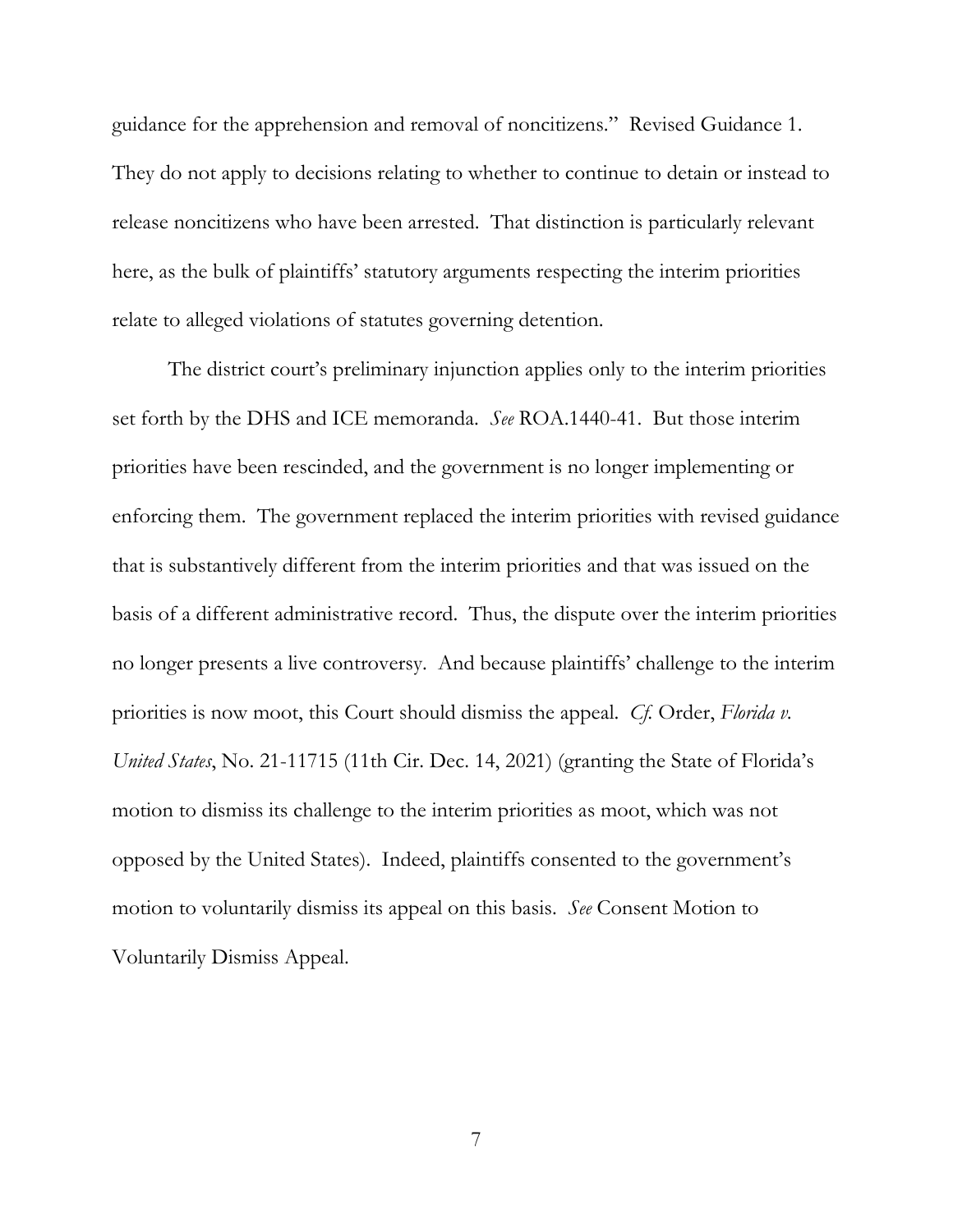#### **CONCLUSION**

For these reasons, this appeal should be dismissed.

Respectfully submitted,

BRIAN M. BOYNTON *Acting Assistant Attorney General* 

JENNIFER B. LOWERY *Acting United States Attorney* 

## H. THOMAS BYRON III MICHAEL SHIH

*/s/ Sean Janda* 

SEAN JANDA *Attorneys, Appellate Staff Civil Division, Room 7260 U.S. Department of Justice 950 Pennsylvania Avenue NW Washington, DC 20530 (202) 514-3388 sean.r.janda@usdoj.gov* 

January 2022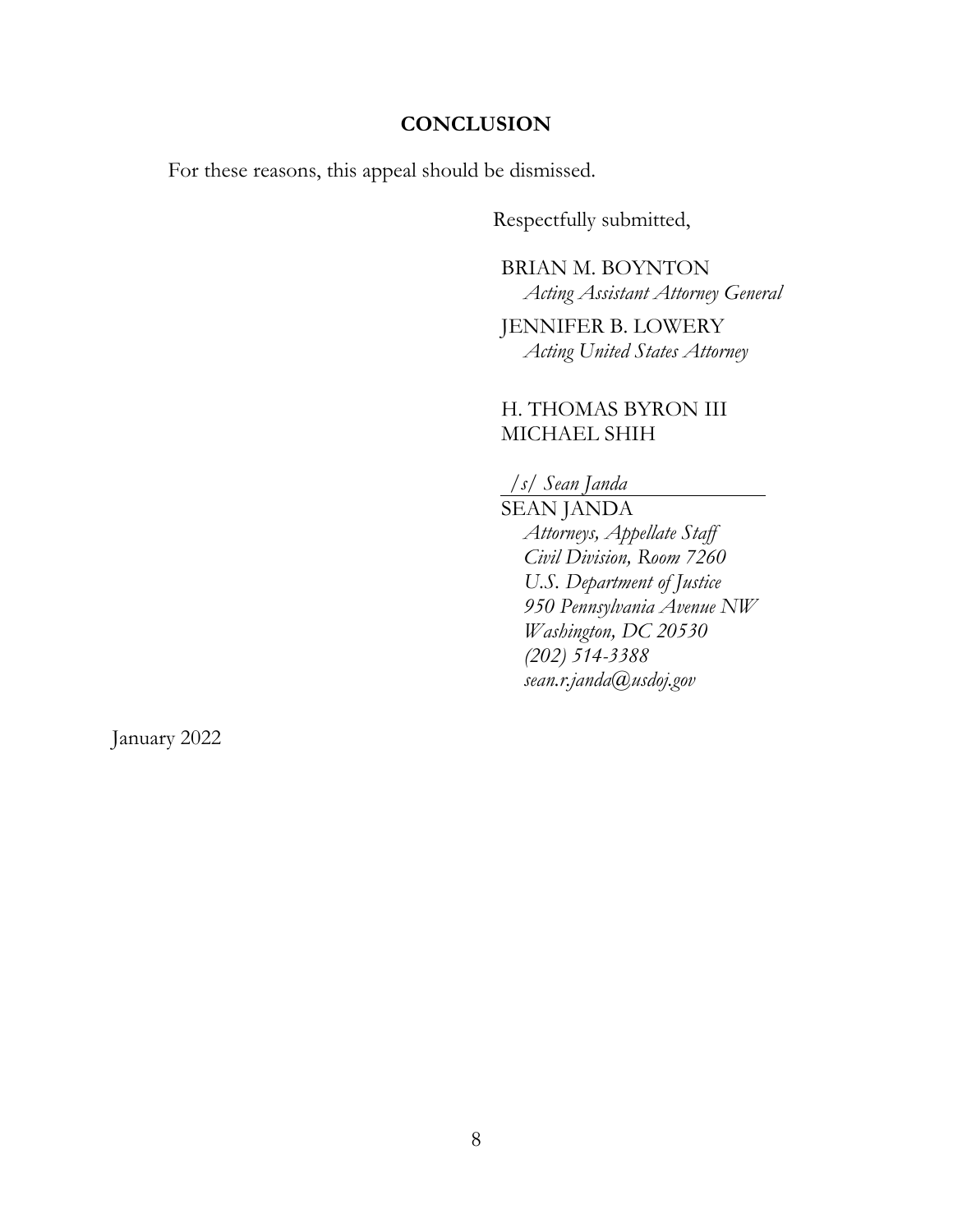# **CERTIFICATE OF SERVICE**

I hereby certify that on January 18, 2022, I electronically filed the foregoing brief with the Clerk of the Court for the United States Court of Appeals for the Fifth Circuit by using the appellate CM/ECF system and service will be accomplished on all parties through that system.

*/s/ Sean Janda* 

Sean Janda